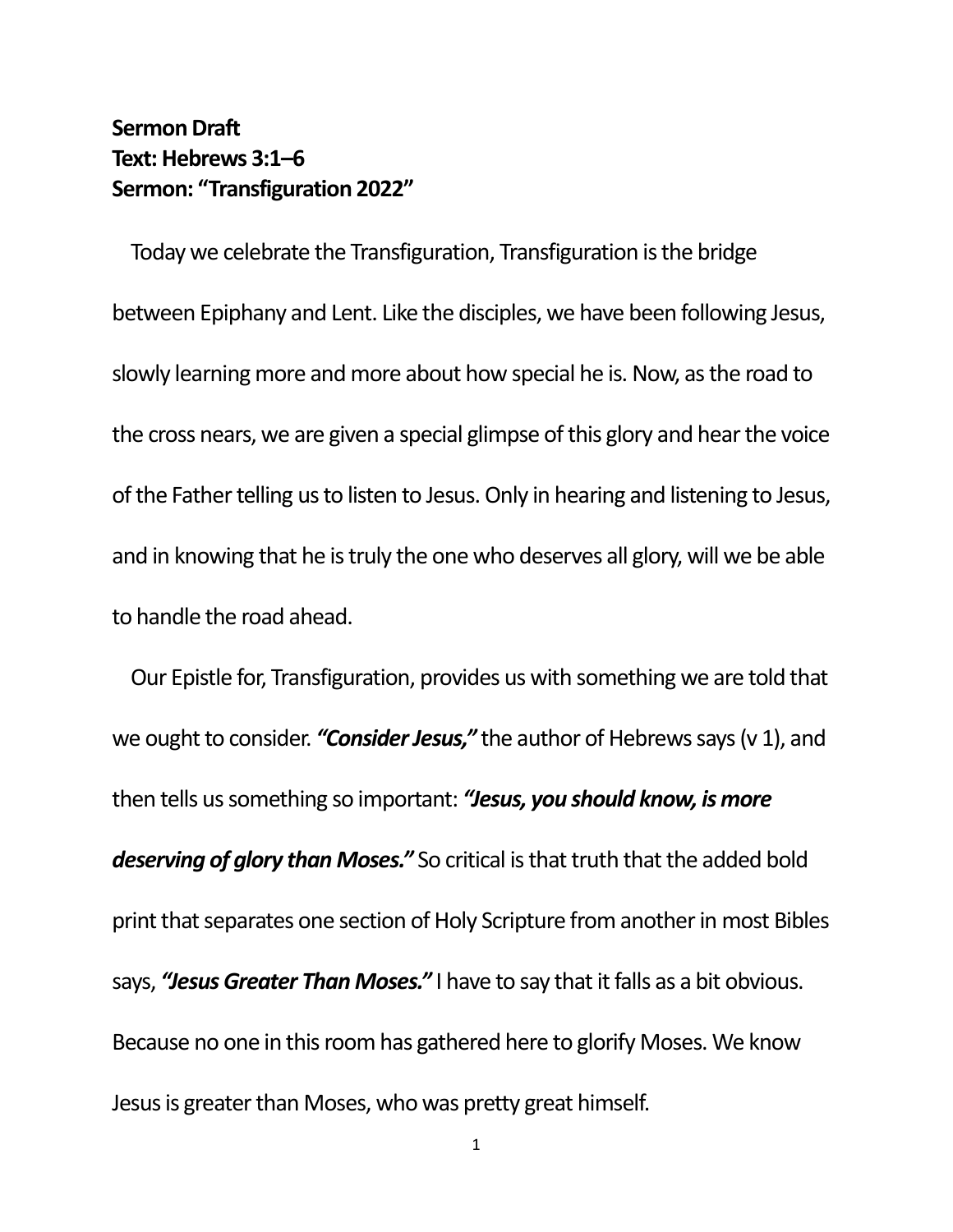But before we move on with this established truth, let us put ourselves squarely in the place of three folks who don't yet know what we know: Peter and James and John. They, of course, are living this moment without the clarity that has been given to us, inheritors of the confession that our Great High Priest, Jesus, has given. For those three men, that anyone or anything was greater than Moses might indeed have come as a shock.

Mount Tabor is 1,886 feet high, a difficult climb for many of us. But for Jesus and the disciples; they seem to handle it without complaint. Imagine being called to accompany Jesus on a special event. I've noticed as I'm getting older that when I walk on anything other than flat ground, I keep my eyes down, thinking about little more than the placement of the next step.

But let us assume that Peter and James and John are better at mountain climbing than I am and maybe you are. If these steps came easily to them, it isn't hard to imagine that they could have spent time climbing this rocky place thinking about the grand stories they'd heard about the heroes of old, who had met God on the tops of mountains.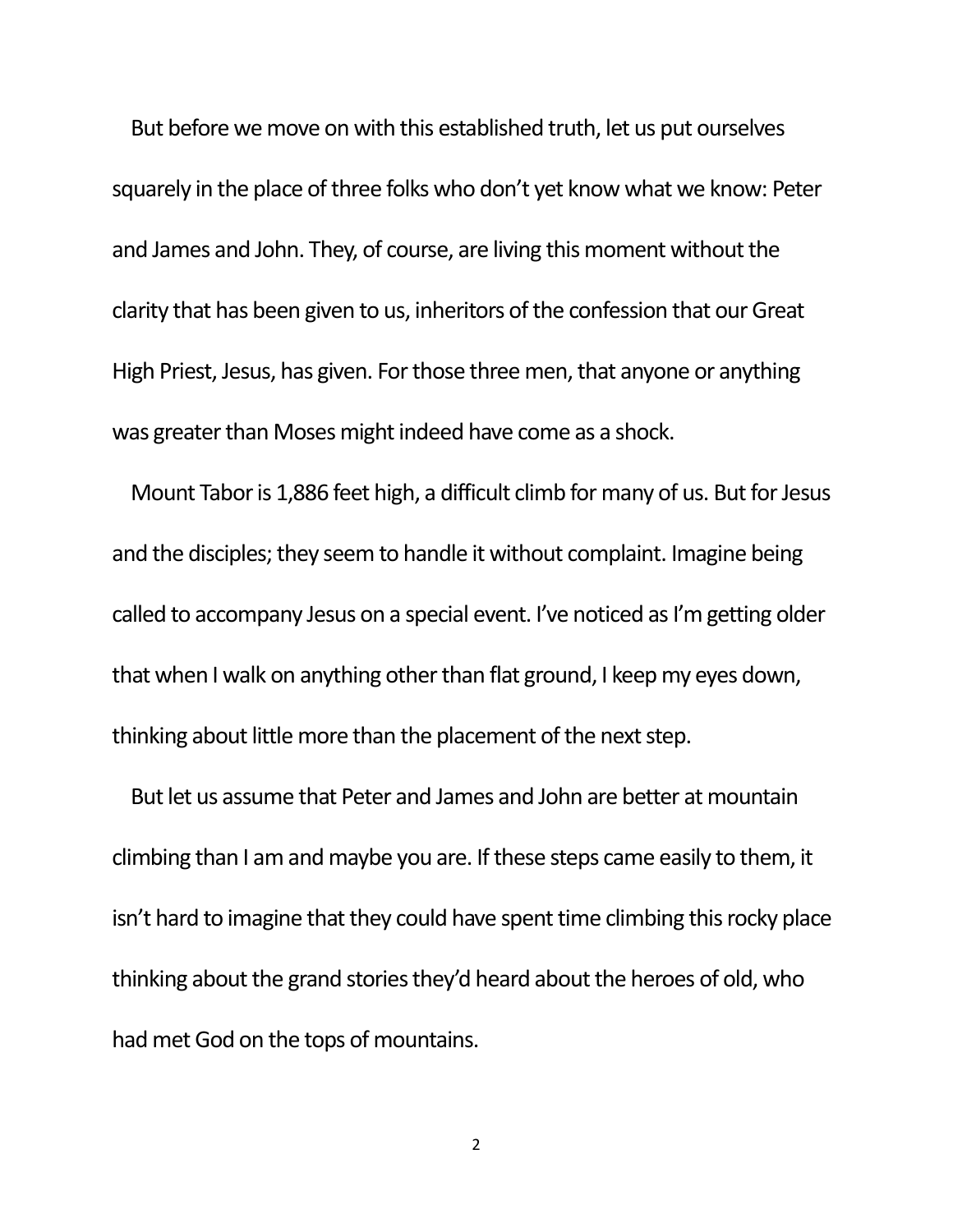Likely for the three disciples climbing up after Jesus, when they were small children heard the stories of the ancestorial heroes: David the king, Elijah the prophet, Joseph the prince of Egypt.

But none took the hushed tones and the serious leaning-forward attention that came when voices told the story of Moses. Lamps burning low and warm, light flickering across the face of a loved one. Gathered around the fire as Grandpa began, "Even his birth was nearimpossible. Then with a smile on his face he'd say, I'm sure I've told this one." "No, Papa, we please tell us again. The bush aflame, then the escape, and the water parting, and the words of the Lord written in stone, the face aglow and water from rocks, and don't forget, don't ever forget, the words we read. So many were penned by this mighty servant of God, whom none has surpassed; none has seen God quite the way old Moses did.

Those are the true and world-forming stories with which Peter, James, and John grew up. And suddenly they find themselves not just with Jesus but also with Moses himself, and Elijah too.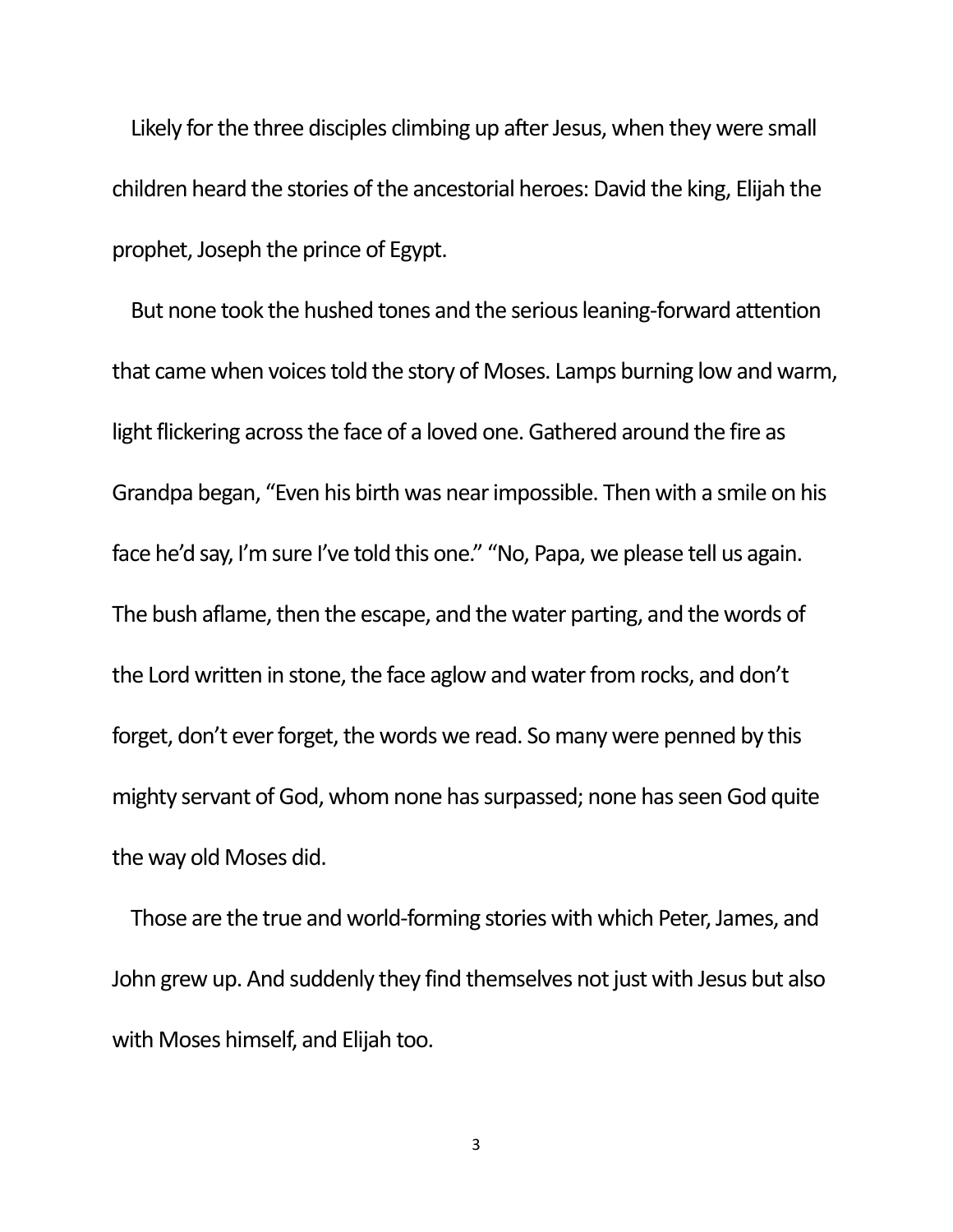"Consider Jesus," the author of Hebrews gently implores us. Consider him. The voice of the Father was more absolute. Clearer and less of an invitation and more of a command: *"This is my Son, my Chosen One; listen to him!"* (Luke 9:35).

Jesus is more worthy of glory than others they idolized and idealized. Jesus is greater. Consider him. Peter had mentioned what seemed like a reasonable idea: "What if we stayed awhile?" But did he mistake the moment as a chance for them to glory in Moses and Elijah? Did they not realize who they had followed up and will soon follow down the mountain, the glory of God himself in the person of Jesus? Maybe. "Listen to him! My Son! Consider Jesus, would you? So much more worthy of glory than Moses."

Of course, what we know, and what Peter, James, and John would soon learn, is that God's version of glory looks surprisingly like what you and I might consider shame. They don't know that yet. At least don't know the gravity of it yet.

4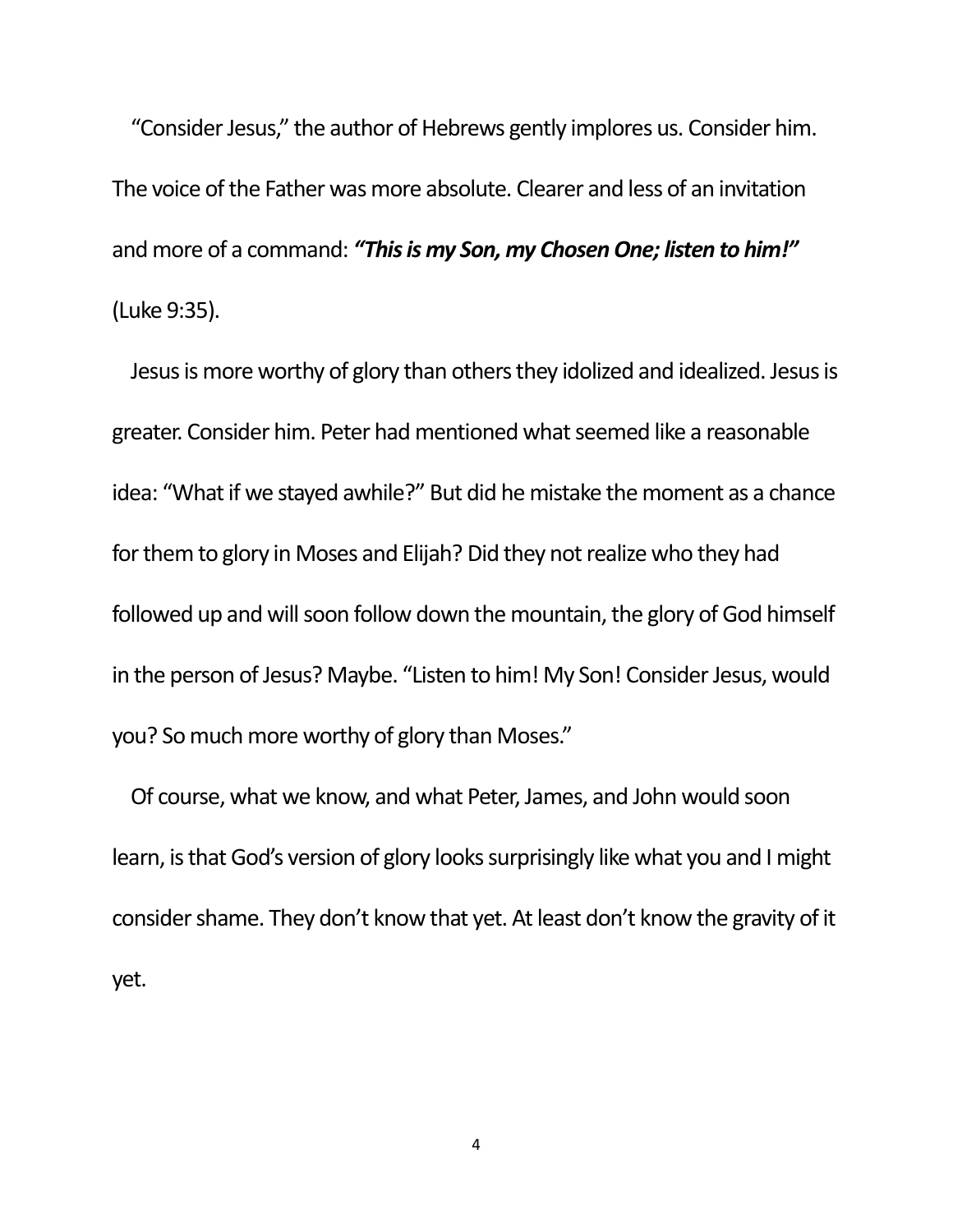Consider with me the kinds of things the disciples might have thought about on the way down the mountain. If while walking up they remembered what their families had told them about Moses, maybe on the way down they thought about what they could tell their families about Jesus. If not that day, then someday soon. Someday soon enough, John wrote down so much of what Jesus said and did, and maybe he had moments like this in mind.

Consider Jesus, who is more worthy of glory than Moses: Moses is from old, goes way back; people have been flocking to him for years! But Jesus was with God in the beginning.

Look at all Moses did! Separated the sea! But Jesus walked on water. Moses caused bread to be found on the ground after taking his concerns to God! But Jesus is the bread of life. Moses made water flow from a rock! But Jesus is living water.

Moses wrote all these sacred words! But Jesus is the Word. The very Word of God. And really, if you hear Moses correctly, he's whispering to usto consider Jesus. That glory the disciples saw also on Moses' face there on the mountain it's the reflected glory of Jesus.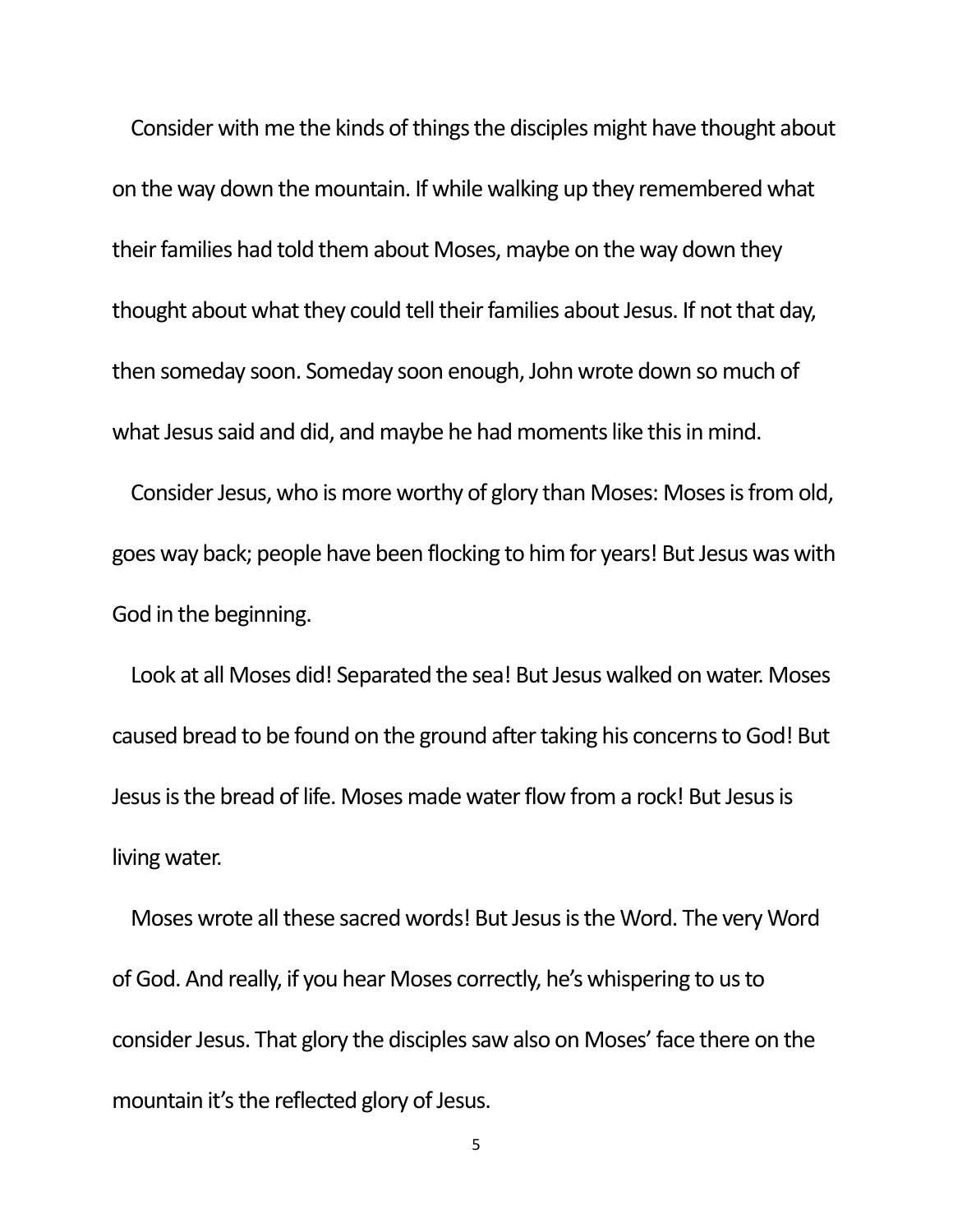That Promised Land toward which he journeyed, that's rest in Jesus.

Moses took our people from slavery toward freedom! But that exodus, as glorious as it was, John might have said, is just not even on the same level as the exodus Jesus performs, through death to life, with the promise of the same for his people. Slavery conquered, not to old Pharaoh in Egypt but slavery to sin and death and the power of the devil. Live and believe in him, and you'll never die. But Moses was the instrument that God used. Jesus Christ is God. Consider Jesus!

The author to the Hebrews ends our reading today with words like this, words that might satisfy the staunchest defender of Moses: Moses was faithful as a servant in God's house. But Jesus was faithful over God's house . . . as a Son. And the difference, we might ask? John explained the idea so beautifully. In chapter 8 of his Gospel: *"A servant doesn't remain in the house forever, but the Son does, he remains forever. So if the Son sets you free, you are free indeed"* (John 8:35–36).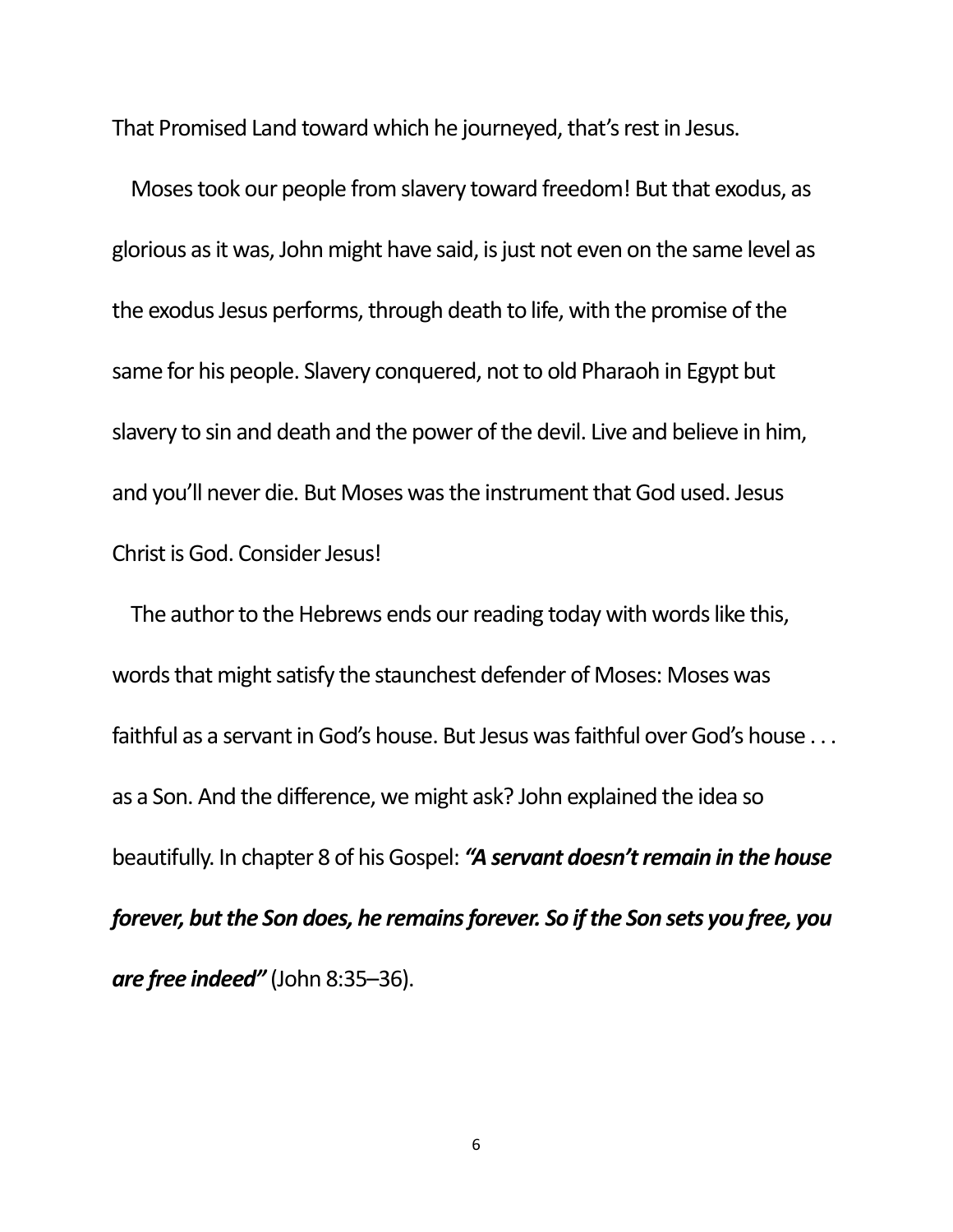So, do consider Jesus, would you? Because he does offer that freedom today. Freedom to live in him and die in him. And considering him, do heed the voice of God, too, and listen to Jesus. Not just what he says about you and your life but also the words he had spoken to his disciples just days before the transfiguration and then again on the way down the mountain that he must die and rise and lead from the cross the most glorious exodus the world has ever seen.

He's worth more glory than Moses. As we consider Moses and the great gifts-of-faith heroes that God has placed around us. Be thankful for them, but know that Jesus is worthy of even more glory.

Listen to him and follow him. And do know that steps down the mountain can be dicey. If you remember only the view and forget to watch where you're going, well, you'd fail to see him walk to the cross, fail to know that you can meet God on that mountain too, Calvary. Follow him to Calvary often. And consider him, who was with God in the beginning, who is the glory of the Father among us.